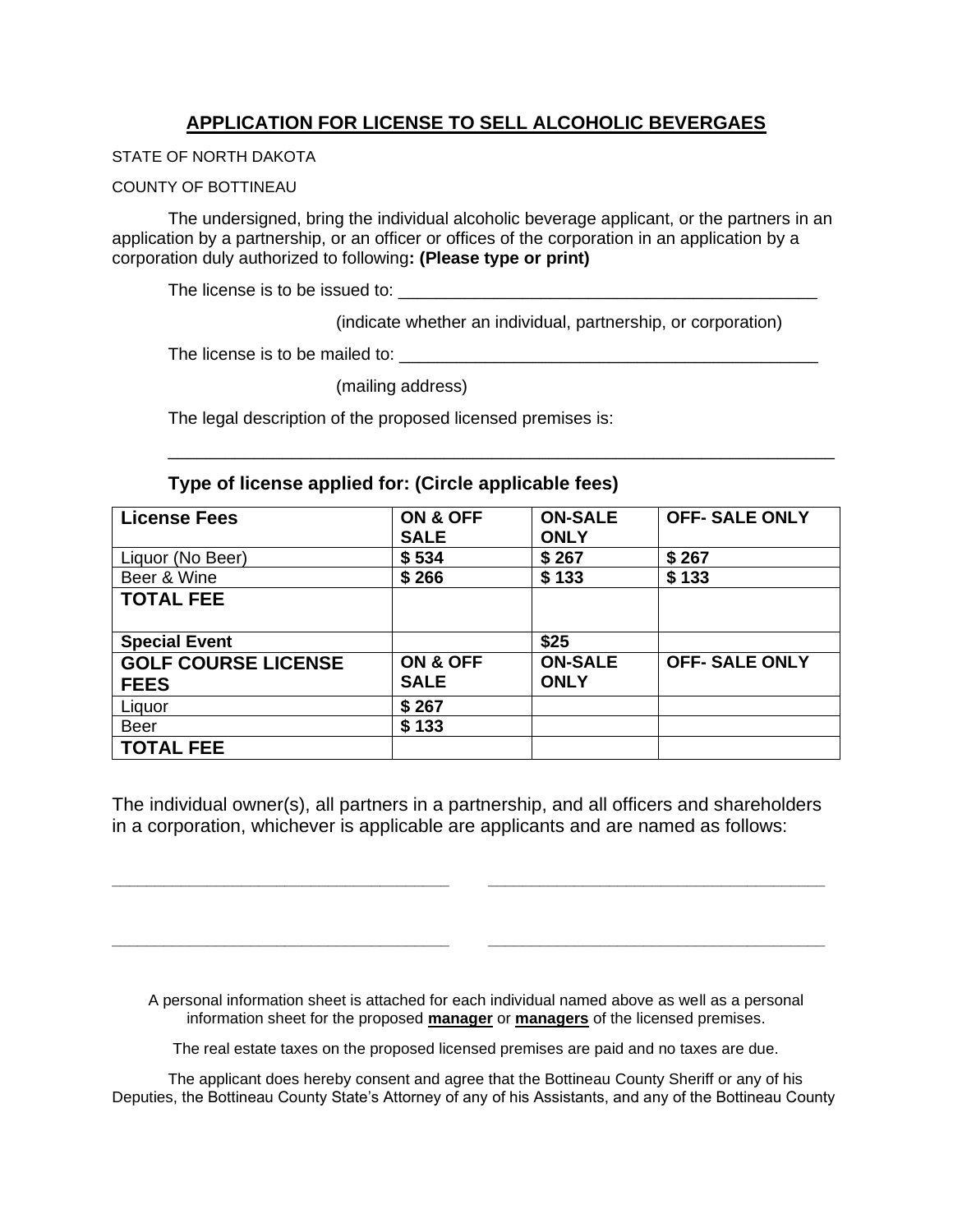Commissioners may enter upon the premises described in this application at any hour of the day or night and that the, or either, or any of them shall have free and unlimited access to the Premises for the purpose of inspecting the Premises and the records of this applicant relating to the purchase and sale of alcoholic beverages. Applicant further consents and agrees that the above ability to inspect includes any area subject to or adjacent to an Event Permit Premises or Sunday Permit Premises.

The applicant does hereby acknowledge that he had read the 1993 Resolution to reform Alcoholic Beverage Retail Sale Licensure and the Regulation in Bottineau County and Title 5 of the North Dakota Century Code and understands the nature and gravity of the responsibilities, duties, obligations, and limitations placed upon him by virtue of holding a Bottineau County License and selling alcoholic beverages to the public.

| <b>Position, if Corporation</b>                                                                                    |                                 | <b>Position, if Corporation</b>                |                                 |
|--------------------------------------------------------------------------------------------------------------------|---------------------------------|------------------------------------------------|---------------------------------|
|                                                                                                                    |                                 |                                                |                                 |
| <b>Position, if Corporation</b>                                                                                    | <b>Position, if Corporation</b> |                                                |                                 |
| Subscribed and Sworn to before me this ____day of ________________________, 20________.                            |                                 |                                                |                                 |
|                                                                                                                    |                                 | Notary Public, Bottineau County, North Dakota. |                                 |
|                                                                                                                    |                                 |                                                |                                 |
| <b>Auditor/Treasurer's Checklist:</b>                                                                              |                                 |                                                |                                 |
| <b>Property Taxes Current?</b>                                                                                     |                                 |                                                |                                 |
| <b>Personal Information Attachments</b>                                                                            |                                 |                                                |                                 |
| <b>Payment of Fee</b>                                                                                              |                                 |                                                |                                 |
| <b>Township Board Consent (New Applications Only)</b>                                                              |                                 |                                                |                                 |
| <b>Fire Marshall or Chief Approval</b>                                                                             |                                 |                                                |                                 |
| 1st District Health Unit Approval (existing Bldg. Only)                                                            |                                 |                                                |                                 |
| Scale drawing of proposed licensed premises, Square footage                                                        |                                 |                                                |                                 |
| Scale Drawing of parking area, No. of spaces                                                                       |                                 |                                                |                                 |
| State's Attorney's review (Initial where appropriate) _________ Comments Attached ________Reviewed without comment |                                 |                                                |                                 |
| Sheriffs Review: (Initial where appropriate) _________ Comments Attached _______                                   |                                 |                                                | <b>Reviewed without comment</b> |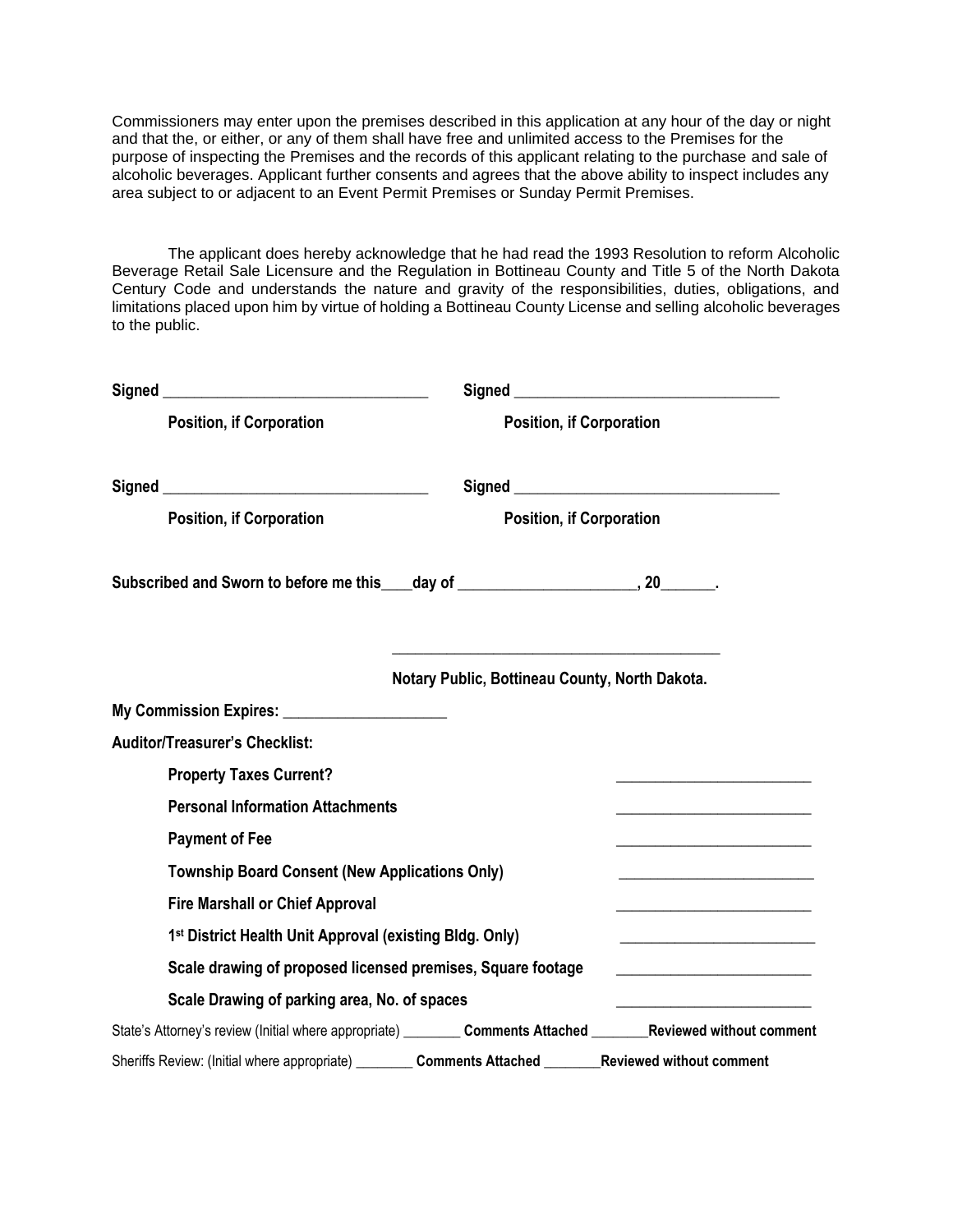# **Personal Information Attachment to Application for License to Sell Alcoholic Beverages**

STATE OF NORTH DAKOTA

COUNTY OF BOTTINEAU

The applicant for a license to sell alcoholic beverages, as defined in Title 5 of the North Dakota Century Code, being duly sworn on oath represents and states: **(Please type or Print)** 

License to be issued to the Following:

#### **(indicate whether an individual, partnership, or corporation)**

Name of applicant: \_\_\_\_\_\_\_\_\_\_\_\_\_\_\_\_\_\_ Social Security #: \_\_\_\_\_\_\_\_\_\_\_\_\_\_\_\_\_\_\_\_\_

Applicant's Date of Birth: \_\_\_\_\_\_\_\_\_\_\_\_\_\_\_\_Applicants legal Residence: \_\_\_\_\_\_\_\_\_\_\_\_\_\_\_\_\_

Length of time applicant has resided in Bottineau County:

Applicant's Mailing Address: \_\_\_\_\_\_\_\_\_\_\_\_\_\_\_\_\_\_\_\_\_\_\_\_\_\_\_\_\_\_\_\_\_\_\_\_\_\_\_\_\_\_\_\_\_\_\_\_\_\_\_\_\_

Indicate One of the Following:

- 1. An Individual Applicant
- 2. A Partner in a Partner ship
- 3. Position with a Corporation (specify)
- 4. Manager of a proposed license premises

Answer Yes or No to each of the Following:

- 1. Have you been Convicted of a felony in any jurisdiction within the past 5 years? \_\_\_\_
- 2. Are you on parole or probation for a felony conviction?
- 3. Have you been convicted within the past 5 years of corruption of a minor or contributing to the deprivation or delinquency of a minor?
- 4. Have you been convicted of 3 or more violations of Title 5 of the NDCC within the past 5 years?
- 5. Have you been convicted of an offence comparable to any of the above offences in any jurisdiction with the past 5 years?

The information provided on this attachment to the alcoholic beverage license application of the indicated licensee and my relationship to the licensee are true and accurate to the best of my knowledge. I understand that should these facts change; the County Auditor must be notified within **14 days.**

I hereby acknowledge that I have read the 1993 Resolution to Reform Alcoholic Beverage Retail Sales Licensure and Regulation in Bottineau County, North Dakota, and Title 5 of the ND Century Code and understand the nature and gravity of the responsibilities, duties, obligations, and limitations placed upon me and the Licensee by virtue of holding a Bottineau County license and selling alcoholic beverages to the public.

| Applicant's Signature       | Applicants Printed Name              |     |
|-----------------------------|--------------------------------------|-----|
| Applicant's Daytime Phone # | Subscribed & Sworn to before me this | Dav |
| οf                          |                                      |     |

My commission Expires: \_\_\_\_\_\_\_\_\_\_\_\_\_\_\_\_\_\_\_\_\_\_\_\_\_\_\_\_\_\_\_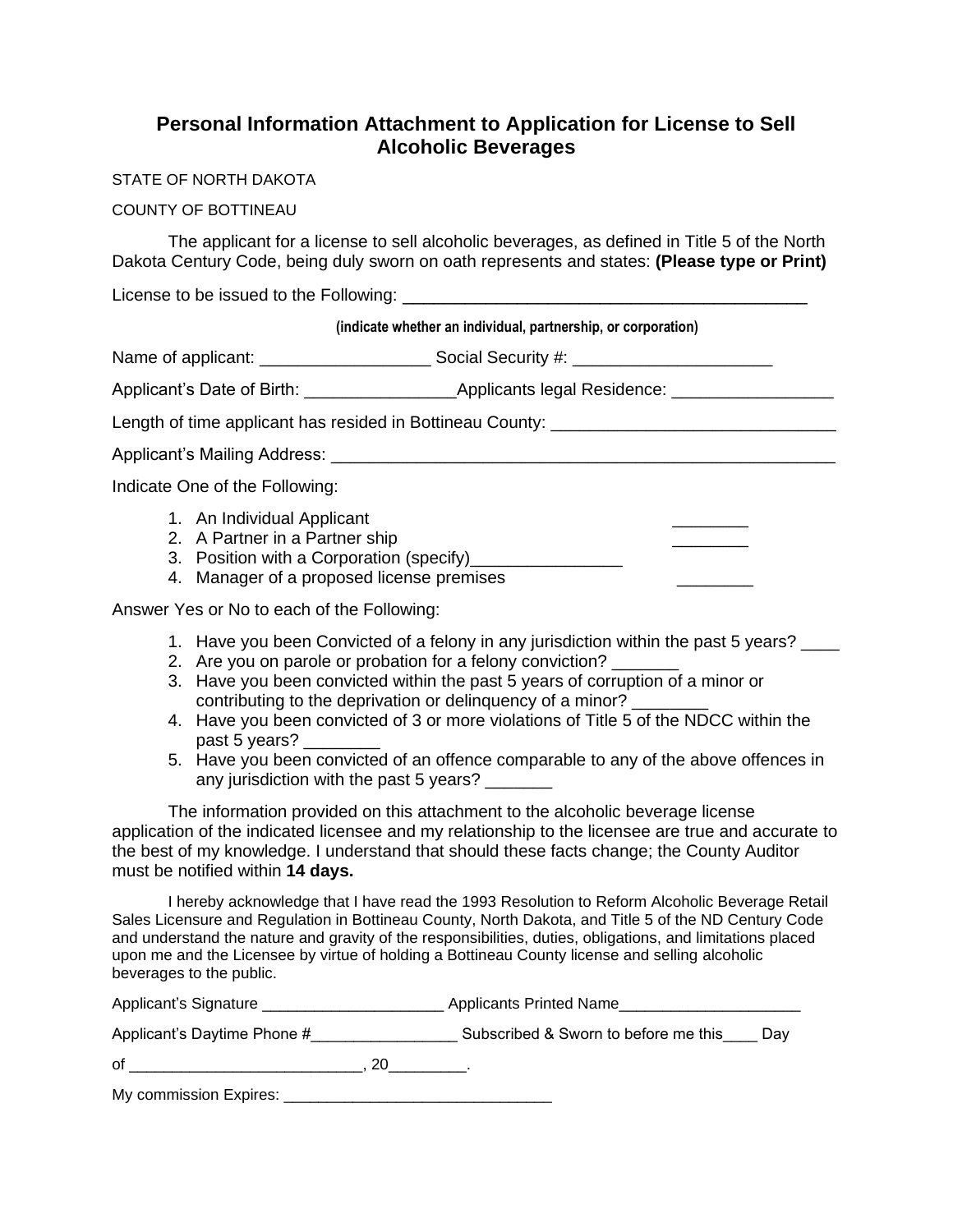To: The Bottineau County Commissioners,

I hereby certify that the scale drawing of the licensed premises set forth below, and the parking lot serving said premises, have not changed since I last submitted the drawings to the County Commission.

Signed (Owner, Manager or President of a Corporation) \_\_\_\_\_\_\_\_\_\_\_\_\_\_\_\_\_\_\_\_\_\_\_\_\_\_ Printed Name: Day time Phone #: Date: \_\_\_\_\_\_\_\_\_\_\_\_\_\_\_\_\_\_\_\_\_\_\_ Name of Licensed Premises:

Return to:

**Bottineau County Auditor**

**314 5th St W STE 10**

**Bottineau, ND 58318-1268**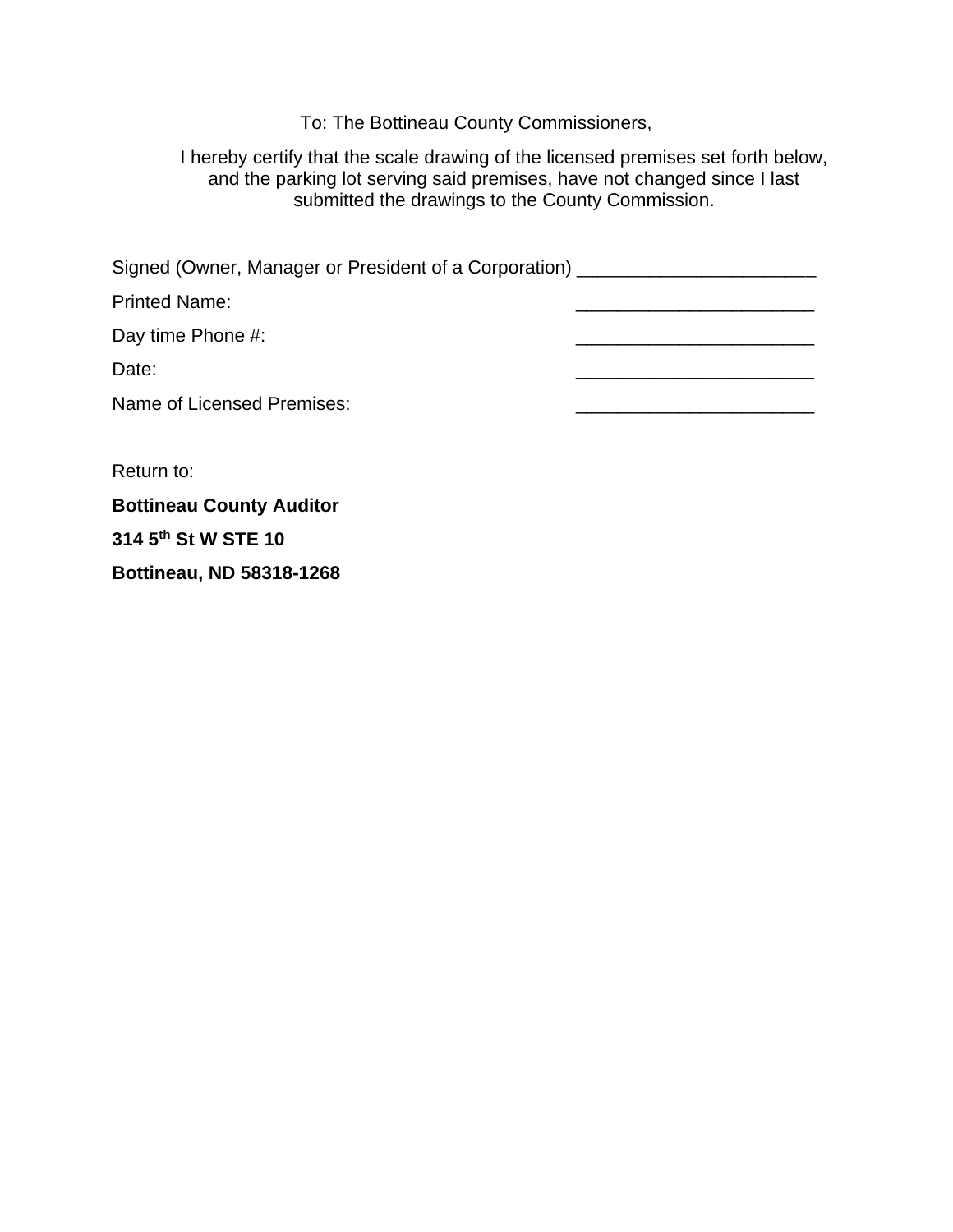## **APPLICATION FOR SUNDAY EVENT ALCOHOLIC BEVERAGE PERMIT**

(Application must be filed with County Auditor/ Treasurer at least **14** days before the first Sunday of Request)

Application is hereby made for a Sunday Alcoholic Beverage Permit for the retail on and/or off sale of alcoholic beverages by licensee as follows: **(Please type or Print)**

Name of Licensee\_\_\_\_\_\_\_\_\_\_\_\_\_\_\_\_\_\_\_\_\_\_\_\_\_\_\_ Name of Business: \_\_\_\_\_\_\_\_\_\_\_\_\_\_\_\_\_\_\_

Type of Current License: \_\_\_\_\_\_\_\_\_\_\_\_\_\_\_\_ Sunday(s) applied for: \_\_\_\_\_\_\_\_\_\_\_\_\_\_\_\_\_\_\_

Hours of Sale and Consumption: \_\_\_\_\_\_\_\_\_\_\_\_\_\_\_\_\_\_\_\_\_\_\_\_\_\_\_\_\_\_\_\_\_\_\_\_\_\_\_\_\_\_\_\_\_\_\_\_

This Application is for: (On- Sale Only) (On & Off Sale) (Off Sale Only)

Attached is an accurate diagram of the proposes Sunday Event Permitted Premises clearly showing the area of the proposes Sunday Permitted Premises where the distribution and consumption of on and/or off sale alcoholic beverages would be allowed if the Sunday Event Permit is granted.

BY MAKING THIS APPLICATION, THE APLLICANT CERTIFIES THAT: (1) (We/I have read and understand the current Bottineau County Liquor License Regulations; (2) The Sunday Event permitted Premises meets all local and State requirements regarding sanitation and safety; (3) we agree to notify the Bottineau Sheriff of this application prior to the review of the County Commission; (4) to post the Sunday Event Permit in a conspicuous place on the Event Permitted Premises.

Signed this\_\_\_ day of \_\_\_\_\_, 20\_\_\_\_.

| By:                                    | (Licensee) Title:  |  |
|----------------------------------------|--------------------|--|
| <b>Printed Name:</b>                   | (Day time Phone #) |  |
| Subscribed and Sworn to before me this | dav of             |  |

**(seal) \_\_\_\_\_\_\_\_\_\_\_\_\_\_\_\_\_\_\_\_\_\_\_\_\_\_\_\_\_\_\_\_\_\_**

**Notary Public**

**Permit Fee \_\_\_\$25\_\_\_ per Sunday** 

**----------------------------------------------------------------------------------------------------------**

### **PERMIT**

**The above-named licensee is hereby authorized to sell alcoholic beverages in accordance with law and regulations at the premises and on the date(s) set forth in this application subject to such rules and regulation as have been established.** 

Dated this day of the state of the state of the state of the state of the state of the state of the state of the state of the state of the state of the state of the state of the state of the state of the state of the state

**(Seal)**

**\_\_\_\_\_\_\_\_\_\_\_\_\_\_\_\_\_\_\_\_\_\_\_\_\_\_\_\_\_\_\_\_\_\_\_\_\_\_\_Bottineau County Auditor**